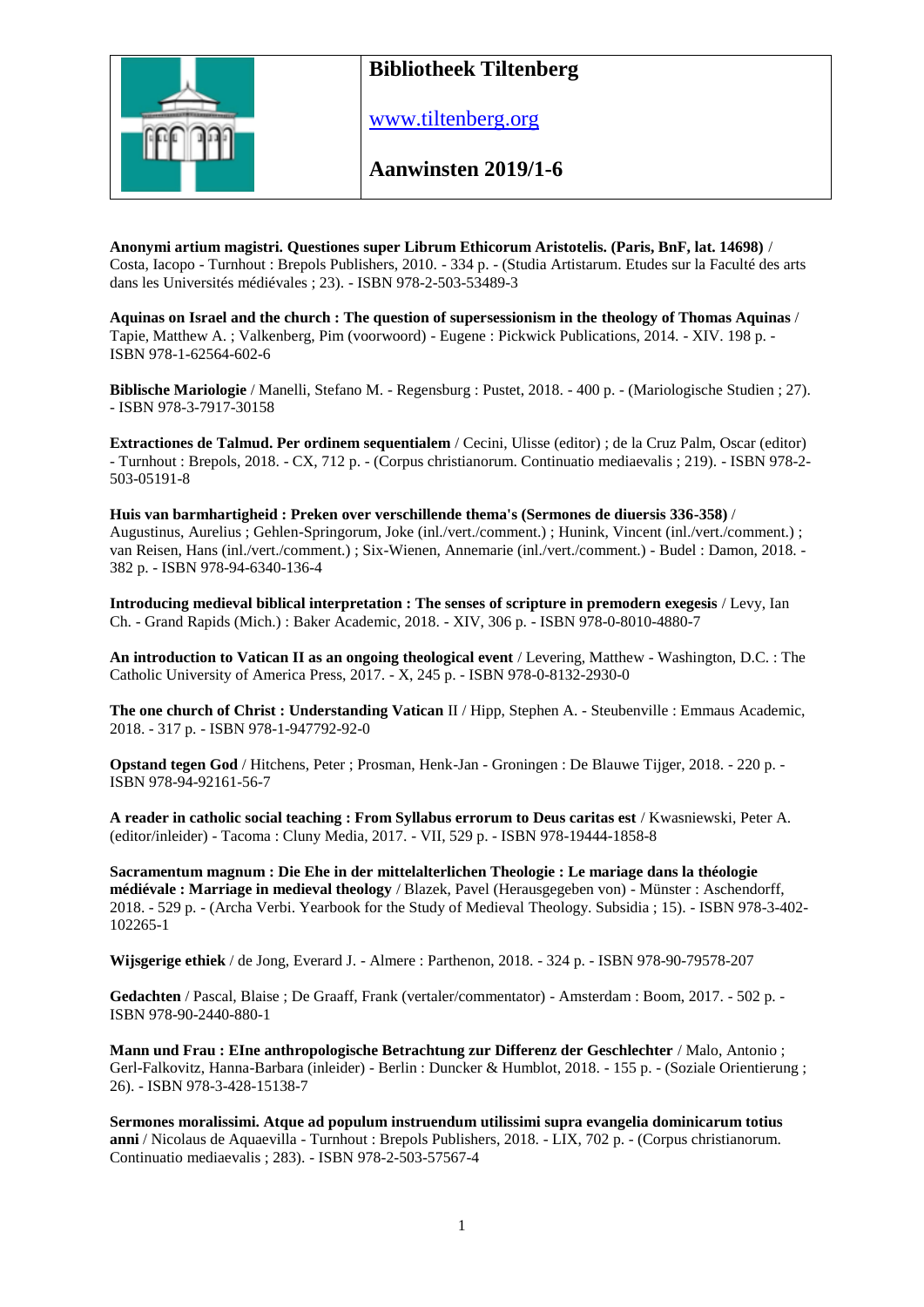

## **Bibliotheek Tiltenberg**

[www.tiltenberg.org](http://www.tiltenberg.org/)

**Aanwinsten 2019/1-6**

**So many christians, so few lions : Is there christianophobia in the United States?** / Yancey, George ; Williamson, David A. - Lanham : Rowman & Littlefield Publishers, 2015. - 207 p. - ISBN 978-1-4422-2406-3

**Theologie und Philosophie im Spätmittelalter : Die Anfänge der via moderna und ihre Bedeutung für die Entwicklung der Moraltheologie (1380-1450)** / Müller, Sigrid - Münster : Aschendorff, 2018. - 375 p. - (Studien der Moraltheologie. Neue Folge ; 7). - ISBN 978-3-402-11928-0

**Thomisme et théologie moderne : L'école de saint Thomas à l'épreuve de la querelle de la grâce (XVIIe-XVIIIe siècles)** / De Franceschi, Sylvio H. - Paris : Groupe Elidia Editions Lethielleux, 2018. - 792 p. - ISBN 978-2-249-62595-4

**La verità è sintetica : Teologia dogmatica cattolica** / Gagliardi, Mauro - Siena : Cantagalli, 2017. - 941 p. - ISBN 978-88-6879-458-3

**Zum Gelingen von Ehe und Familie : Ermutigungen aus Amoris laetitia** / Augustin, George sac (Herausgegeben von) ; Proft, Ingo (Herausgegeben von) - Freiburg/Basel/Wien : Herder, 2018. - 544 p.; ill. - ISBN 978-3-451-38057-0

**Willibrord door de eeuwen : Botsende culturen en wisselende perspectieven op de apostel van de Lage Landen** / ten Klooster, Anton (redactie) ; Smeets, Arnold (redactie) ; Smit, Peter-Ben (redactie) - Heeswijk-Dinther : Abdij van Berne, 2018. - 205 p.; ill. - ISBN 978-90-8972-300-0

**Nikolaus von Kues : Leben - Lehre - Wirkungsgeschichte** / Senger, Hans G. - Heidelberg : Universitätsverlag Winter, 2017. - 347 p. - (Cusanus-Studien ; 12). - ISBN 978-3-8253-6561-5

**Athanasius and his legacy : Trinitarian-Incarnational soteriology and its reception** / Weinandy, Thomas G. ofm cap ; Keating, Daniel A. - Minneapolis : Fortress Press, 2017. - XII, 131 p. - ISBN 978-1-5064-0628-2

**Gratian the theologian** / Wei, John C. - Washington, D.C. : The Catholic University of America Press, 2016. - XVI, 353 p. - ISBN 978-0-8132-2803-7

**The Fourth Lateran Council : Institutional reform and spiritual renewal : Proceedings of the conference marking the eight hundredth anniversary of the council organized by the Pontificio Comitato di Scienze Storiche (Rome, 15-17 October 2015)** / Melville, Gert .- Affalterbach : Didymos, 2017.

**Présence de Dieu et union à Dieu : Création, inhabitation par grâce, incarnation et vision bienheureuse selon saint Thomas d'Aquin**/ Emery, Gilles op.- Paris : Parole et Silence, 2017.

**Causalité divine et péché dans la théologie de saint Thomas d'Aquin : Examen critique du concept de motion "brisable"**/ Schmitz, Fabio .- Paris : L'Harmattan, 2016

**Basic writings**/ Anselmus Cantuariensis.- Indianapolis/Cambridge : Hackett Publishing Company, 2007

**Actualité de Thomas d'Aquin**/ Boulnois, Olivier .- Paris : Parole et Silence, 2018

**Etudes de christologie thomiste : De la grâce à la résurrection du Christ**/ Margelidon, Philippe-Marie.- Perpignan : Artège Spiritualité, 2010.

**Jésus sauveur : Christologie**/ Margelidon, Philippe-Marie.- Paris : Parole et Silence, .2016

**On the significations and exposition of the holy scripture**/ Alexander Halensis.- Franciscan Institute/Saint Bonaventure University, 2018